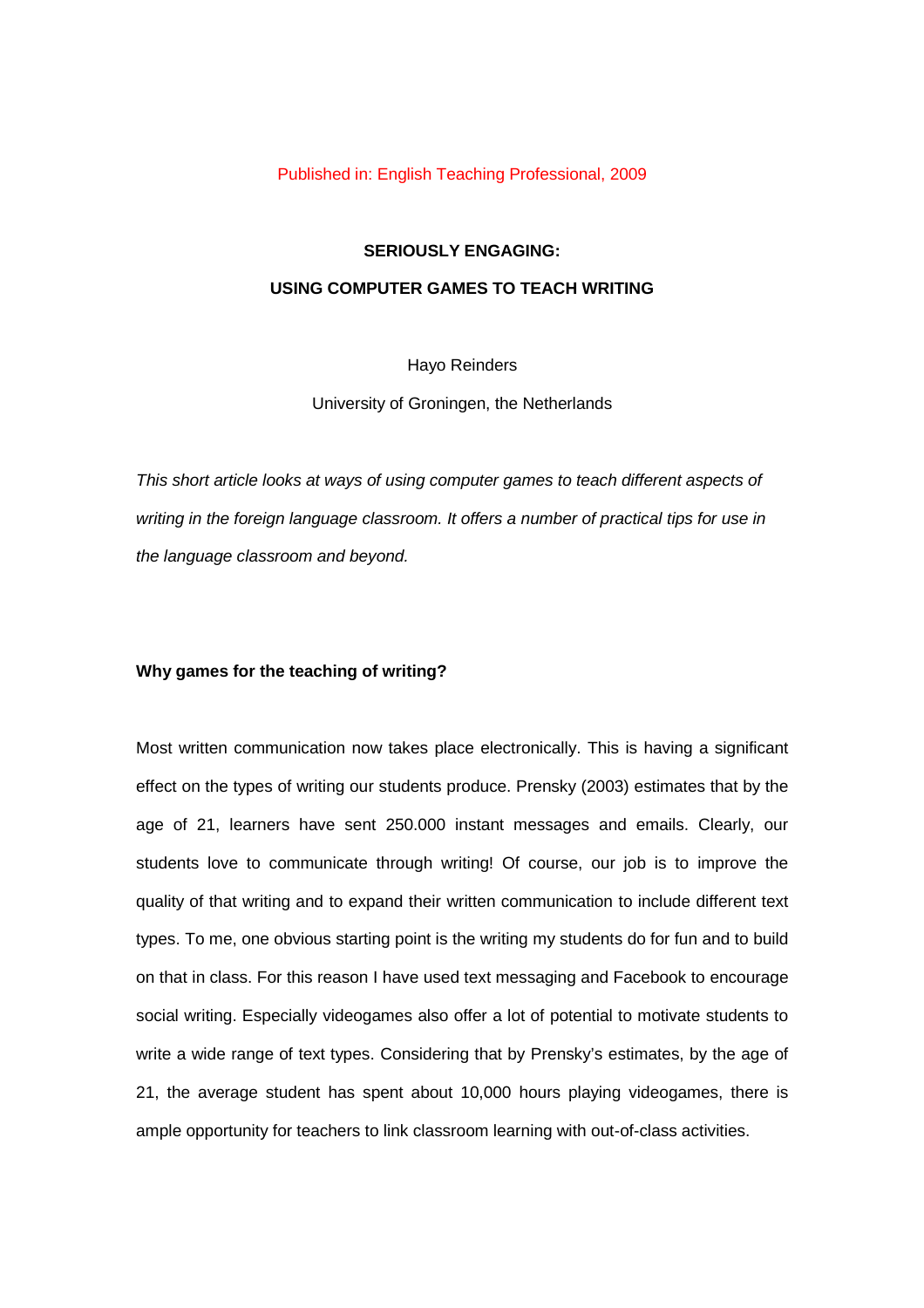Recent years have seen a growing interest in the pedagogical benefits of computer games. James Paul Gee, for example, has identified 36 learning principles that he found to be present in many of the games he investigated. To give just two examples of these, take the 'Active, Critical Learning Principle'. This stipulates that 'All aspects of the learning environment (including the ways in which the semiotic domain is designed and presented) are set up to encourage active and critical, not passive, learning.' (Gee, 2003). In other words, computer games *engage* learners and get them involved in the tasks at hand. A second principle is the 'Regime of Competence Principle' where 'the learner gets ample opportunity to operate within, but at the outer edge of, his or her resources, so that at those points things are felt as challenging but not "undoable." (idem). You may recognise this as being similar to Vygotsky's Zone of Proximal Development. If you have ever played a computer game yourself you will have noticed that if you fail a task, the game adapts to your level until you do succeed. Similarly, if you succeed too quickly or too easily, new challenges appear. Computers are good at providing this type of adaptive environment. Surely these are principles many of us strive to implement ourselves in the classroom.

Games in general also have a number of characteristics that make them potentially useful for the teaching of writing. According to Prensky (2001) games share:

- 1) rules
- 2) goals and objectives
- 3) outcome and feedback
- 4) conflict, competition, challenge, and opposition
- 5) interaction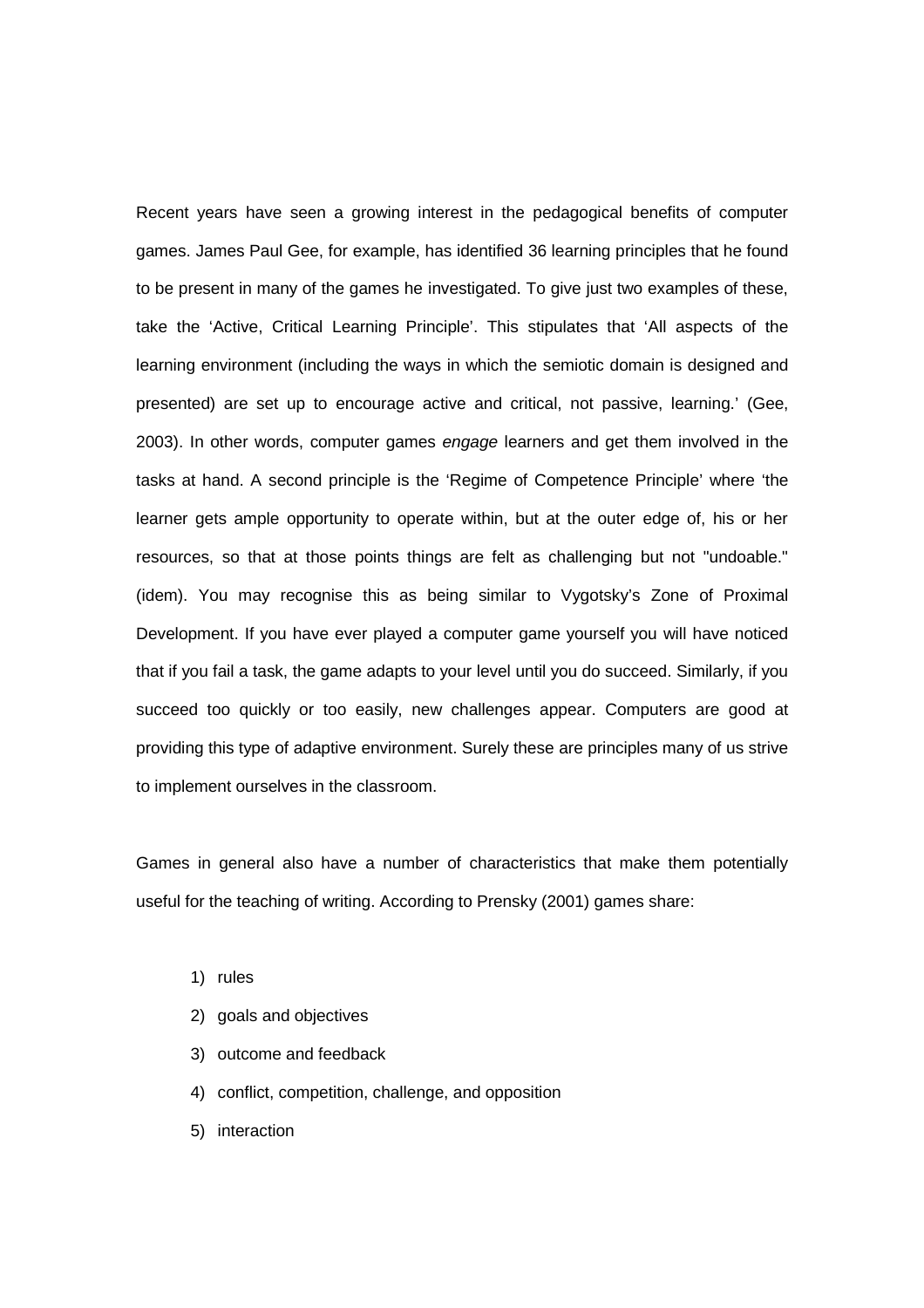#### 6) the representation of a story.

These elements are similar to those in the writing process where the interaction is usually defined by shared rules and where successful writers have clear goals in the communication they engage in. The representation of a story or the resolution of a conflict generally results in some type of response; a form of feedback. Teachers can use these parallels to draw on in the teaching of writing.

## **Practical ideas**

Below I will briefly discuss seven ideas for the teaching of writing using the computer. Most of these do not require more than basic computer skills on your and your students' part.

#### *Use games to investigate characters and story lines*

One of the easiest options is to ask students to investigate the characters in the games they play and to identify the story lines in them. Many games have extremely extensive plots and subplots. Johnson (2005) discusses how in recent years popular media has become more complex and gives examples such as TV programmes and also computer games where multiple characters and storylines intertwine, in some cases running to 200 pages or more when written up. Clearly, there is a lot to say about computer games. Here is an example of the plot of one, now older, game (description taken from Wikipedia):

*'I Have No Mouth, and I Must Scream' is a computer adventure game based upon Harlan Ellison's short story of the same name. It is about an evil computer named AM*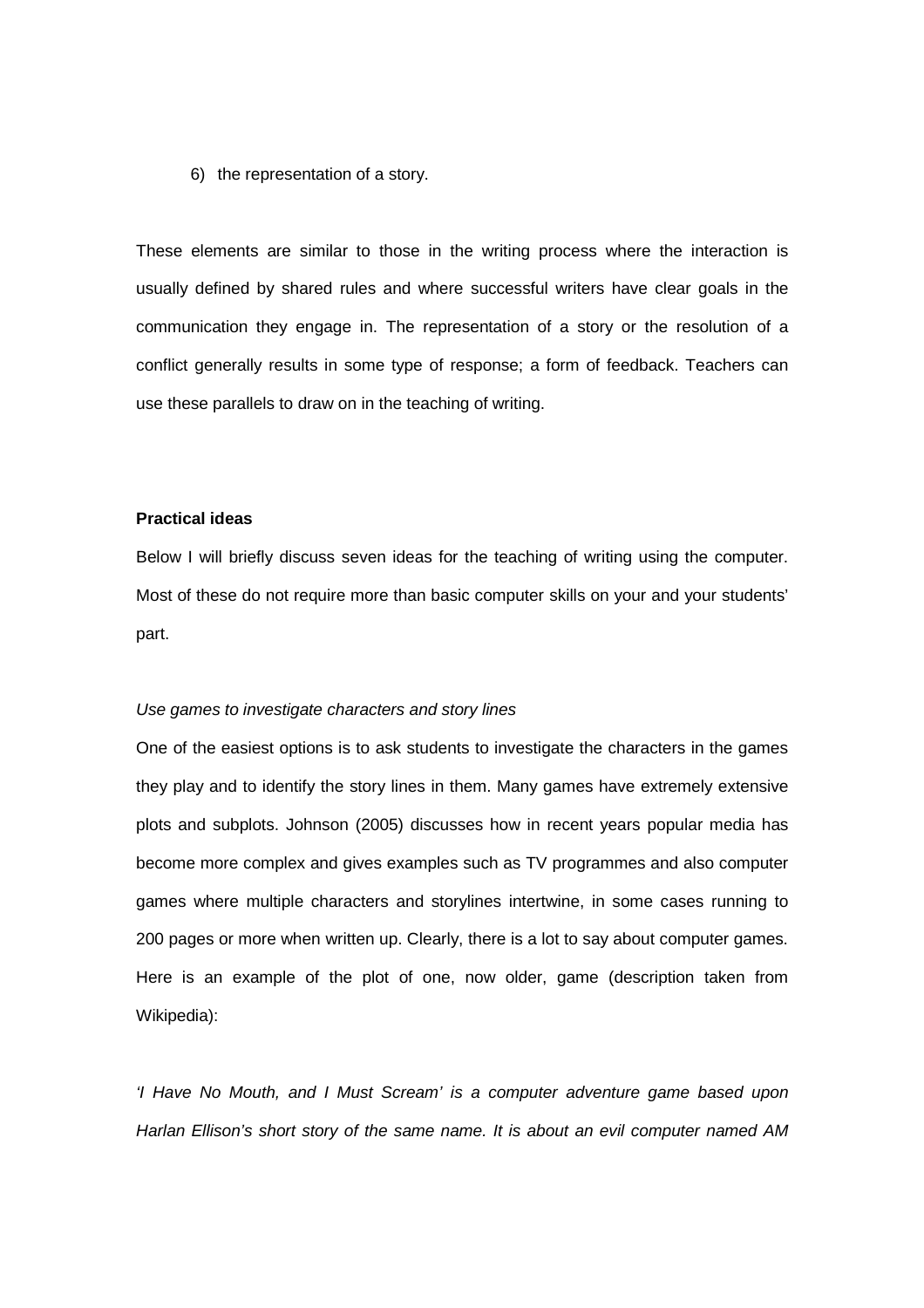*that has destroyed all of humanity except for five people he has been keeping alive and torturing for the past 109 years. Each survivor has a fatal flaw in his or her character, and in an attempt to crush their spirits, AM has constructed a metaphorical adventure for each that preys upon their weaknesses. To succeed in the game, the player must make ethical choices to prove to the evil computer that humans are better than machines, because they have the ability to redeem themselves.*

Asking students to identify how such a story unfolds, who the characters are and how they relate to other characters and develop in the story, is a good way to focus their attention on the underlying principles both writers and game developers use to develop their stories. You will probably find that your learners have a lot to tell about the games they play!

## *Using your learners' online characters*

Another option involving little or no technical skills on your part is to ask students to describe their online characters; most games, and especially online environments like Second Life (which has the advantage that its basic membership is free), let you 'create' your own character. This involves choosing your gender, race, fashion, but also your behaviour (will you play the good or the bad character?). Ask your students to read the descriptions of each others' characters or let students show the characters in class using projector or on a prinout and then ask them to discuss their choices. A fun activity could be to shuffle the printouts of the different characters and hand them out. Students then have to guess which character belongs to whom (but be careful this doesn't get out of hand as it can get very personal). In the example in the previous section, you could ask the students to explain their 'ethical choices'. Why did they do what they did? How did this affect the other characters in the game? With hindsight, would they have done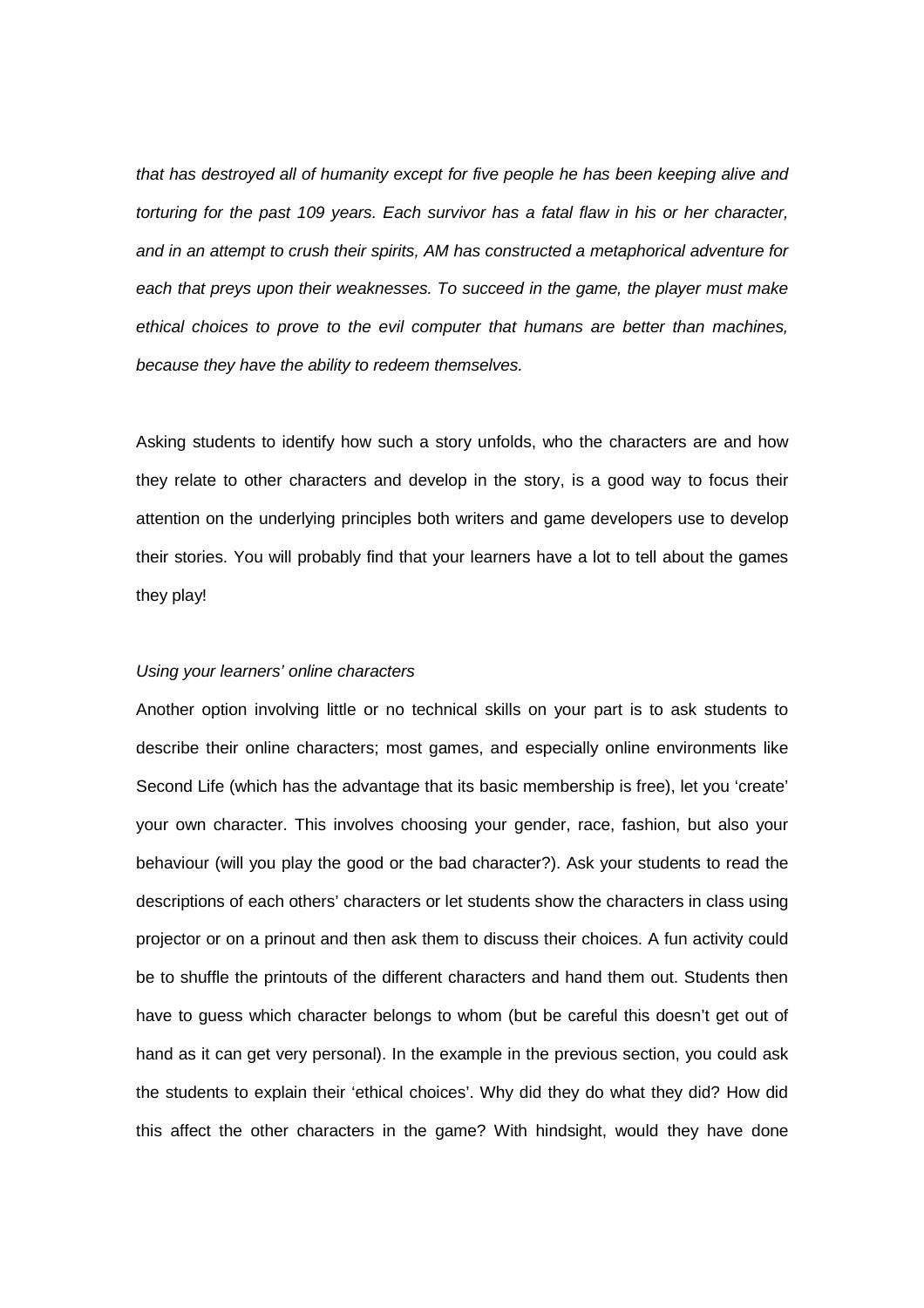things differently? Similarly, you could ask students to discuss the right or wrong of violent computer games and the characters€ actions in them. A popular game such as Grand Theft Auto IV would be a good candidate for this.

Another good game to use for this purpose is the world€s most popular game,The Sims [\(www.thesims.com\)](www.thesims.com), but unlike Second Life, this is not free. An alternative to Second Life is Active Worlds [\(www.activeworlds.com\)](www.activeworlds.com), which offers lower prices for eductional institutions through its •Active Worlds Educational Universe€or Moove, which is free [\(www.moove.com](www.moove.com)).

Use screenshots for discussion.

A screenshot is simply a picture of whatever is showing on your computer screen. Every computer keyboard has a key labelled •Prt Sc€, usuallynear the top right-hand side of the keyboard. Press this and then open a word processor. Right-click and choose •paste€. You will now see your screenshot. You can use such screenshots as a starting point for a discussion in class. An ambiguous image is best (is the character trying to help the victim or will he abandon him?). If you do not have access to games yourself, ask your students to bring their own screenshots. Then ask your students to describe the scene and predict what will happen next and why. You could ask them to write out a possible dialogue. Another use for screenshots is to ask students to summarise a computer game with the help of a number of screenshots from key moments in the game. I have found that especially with reluctant writers the use of the visuals makes it easier for them to get started.

Get playing!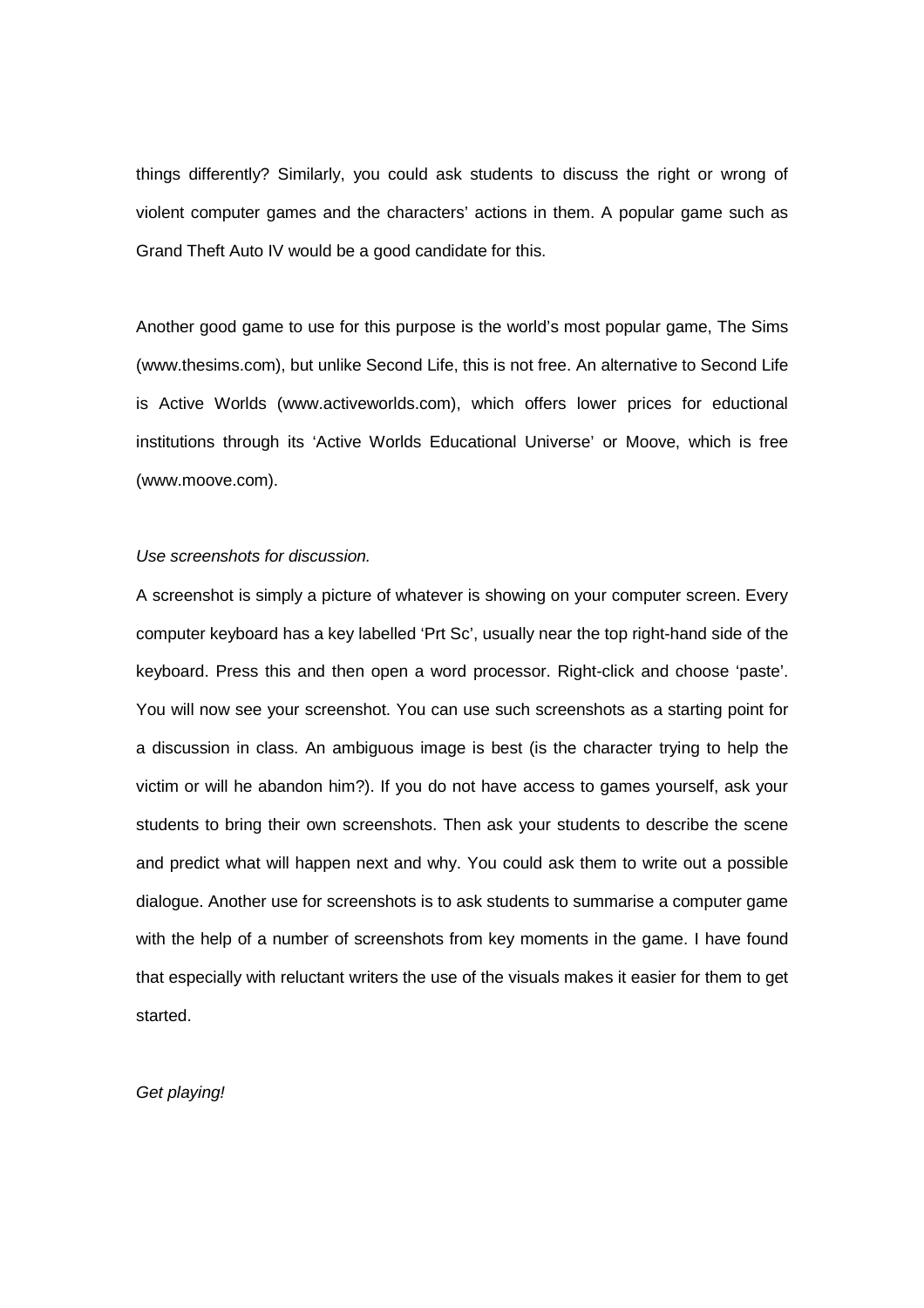Some games are more language-rich than others. Educational games are specifically designed for use in the classroom but often students do not find them as interesting as non-educational games. Some non-educational games are particularly suited to language learning. An interesting example is Ace Attorney (cf. Stanly and Mawer 2008). This is about a young lawyer who investigates crime and prosecutes offenders. Successful players build a strong case and strategise to find and then deliver the strongest arguments. Students could play this game and write out their choices, their arguments and eventually the whole case. Different teams could play each other, both on the computer and offline, in writing. Social games like Second Life and The Sims mentioned above also involve a lot of opportunities for communication. Numerous smaller games exist that can be useful too. An example is •Mystery of Time and Space€ [\(http://www.albartus.com/motas/\)](http://www.albartus.com/motas/) in which •the adventurer has to solve riddles and puzzles, find and use objects, escape from locked rooms, find hidden passages and be a detective and examine everything to unlock the doors of the mystery of time and space€Some other games can be found here: <www.languagegames.org>

## Encourage communication in online role-playing games

The term  $\mathsf{MMDRPG}\epsilon$  stands for •massively multiplayer online roleplaying game $\epsilon$ . These games are played by hundreds and sometimes up to hundreds of thousands of people online. They often involve fantasy worlds and elaborate character development. Success in playing the game depends on participants€ ability to plan ahead and touse strategies, - crucially-, with the help of others. This involves communication via chat (frequently written but also spoken) and thus offers an opportunity to practise quite extensive forms of transactional writing which is highly •situated€where the communication is related to the participants€ here and now and is authentic in that context.Many students play these games in their first language but are quite happy to play in English and are often thankful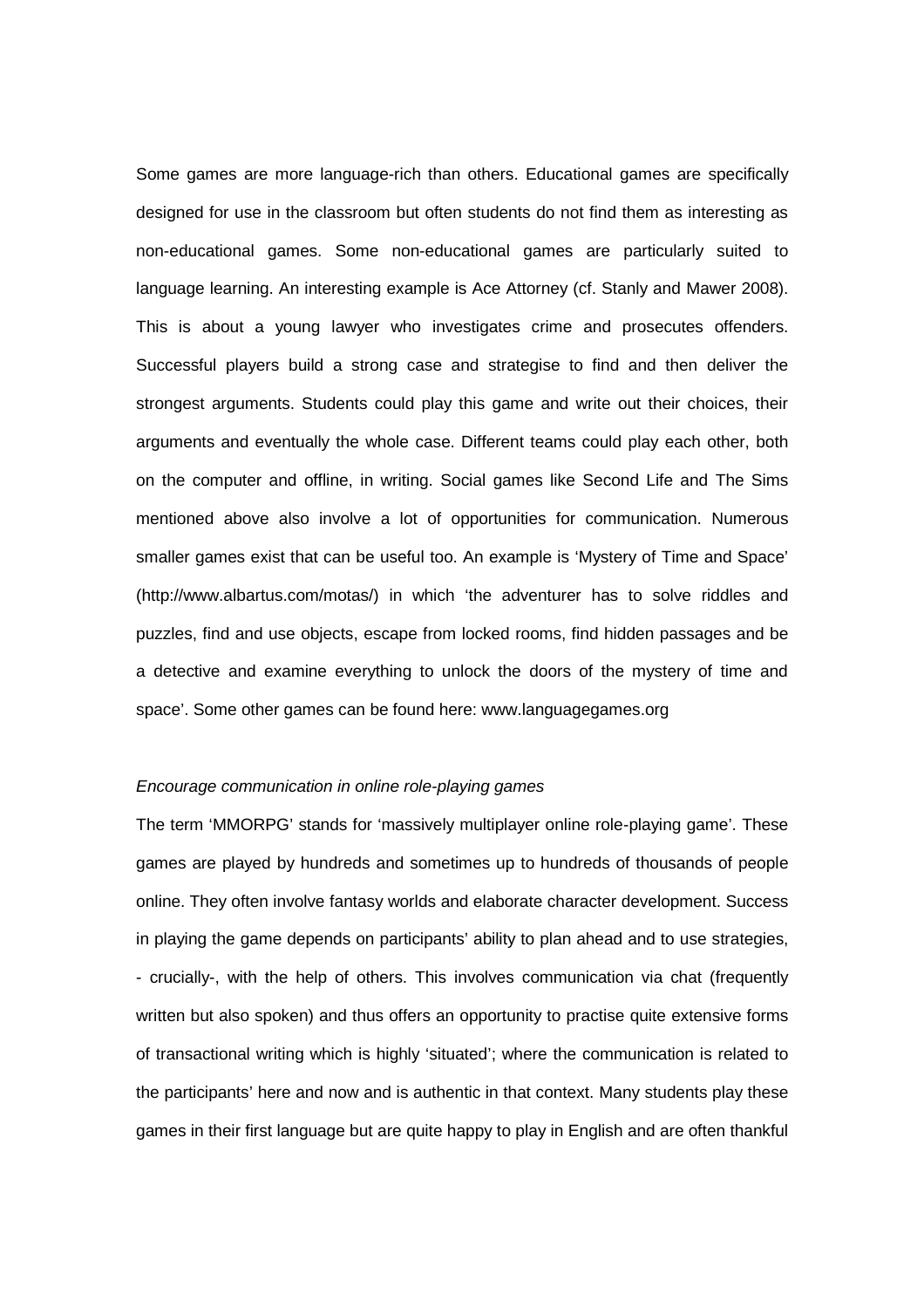for help as it will allow them to play with more people. As the teacher you could ask students to print out their chat conversations which you can then use in class to focus on the language used. Alternatively you could participate in the game yourself and join in the chat communication and perhaps help scaffold the conversations. This can also help you identify difficulties your students are having. The most popular MMORPG is World of Warcraft, which has been around for years and is extremely extensive in its plot. A free alternative, albeit more suitable for younger learners, is Disney€s Toon Town [\(http://play.toontown.com\)](http://play.toontown.com). This has the advantage that it was designed with children and families in mind and is thus more likely to be free of unwanted language. The description from its website reads:

In Toontown, players, as Toons, join forces to save the world from the invading robot Cogs - humorless business robots who are attempting to turn the colorful, happy world of Toontown into a corporate metropolis. Because Cogs can't take a joke, Toons use cartoon gags to crack them up!

## Provide language support around games

Another, relatively straightforward option, is to create help around the games that students play. One interesting project was carried out at King Mongkut University in Thailand. Teachers there found that many students played the game Football Championship Manager. They also found that many students had difficulty understanding the vocabulary in the game. They decided to create a simple support website where students can look up the words, read English descriptions, Thai descriptions and see a picture. Simple, yet effective! You could, of course, choose to focus on any aspect of the language. For example, students may want help with more communicative aspects of games, such as addressing strangers through chat, or the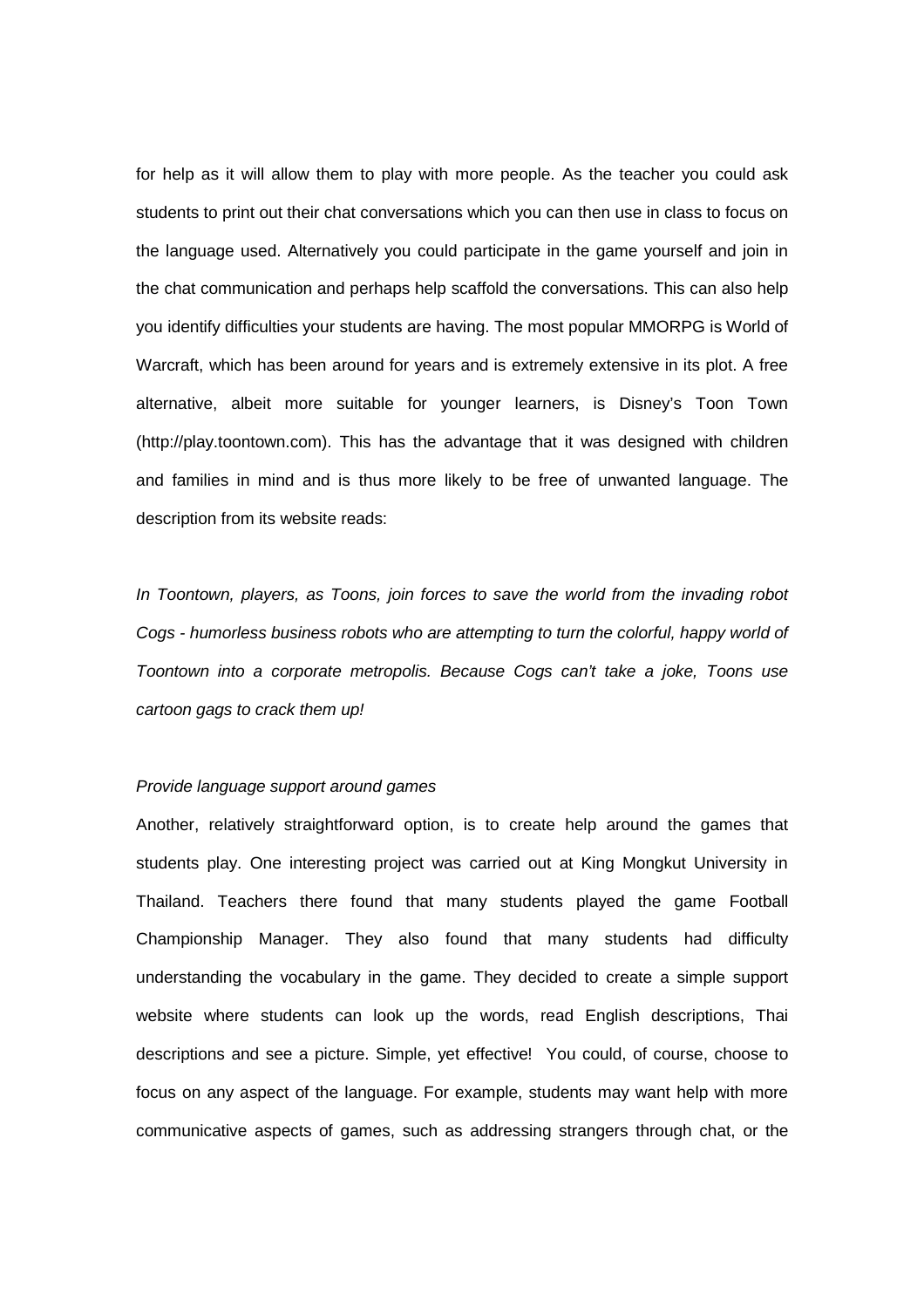language for planning and strategising (excellent for practising the future tense, conditionals, etc) in MMORPGs.

# You or the students create games

This sounds more daunting than it really is. A number of programmes have been written that allow students to create computer games themselves. One interesting project is •Scratch€(<http://scratch.mit.edu/>), designed at MIT for children eight years and older. This free software lets students create environments, characters, and animations, using a simplified programming language. There are templates that students can start with and adapt, and students can also create things from scratch (no pun intended). The main aims of Scratch are to help students develop thinking skills, the ability to use technology productively and to learn to develop and follow through a plan, but Scratch can also be integrated into the language classroom. For example, you can ask students to write summaries of their games, or a manual with information on how to use it, or encourage them to create ads to promote their games. You will probably also find that creating the games in class will give ample opportunity for spoken interaction of quite a complex nature, and thus provide an excellent opportunity for language practice. An alternative to Scratch is <www.stagecast.com>.

A similar option, and one very popular with teenagers, is a form of storytelling called Machinima. A contraction of machine and cinema, Machinima is the telling of a story based on games graphics. So, for example, if a student likes a particular game they can use the characters and scenes from those games to •mod€ (modify) them in order to tell their own story. Modding involves taking an existing game or aspect of a game (such as a character) and using software to change it in some way. A word of warning: just as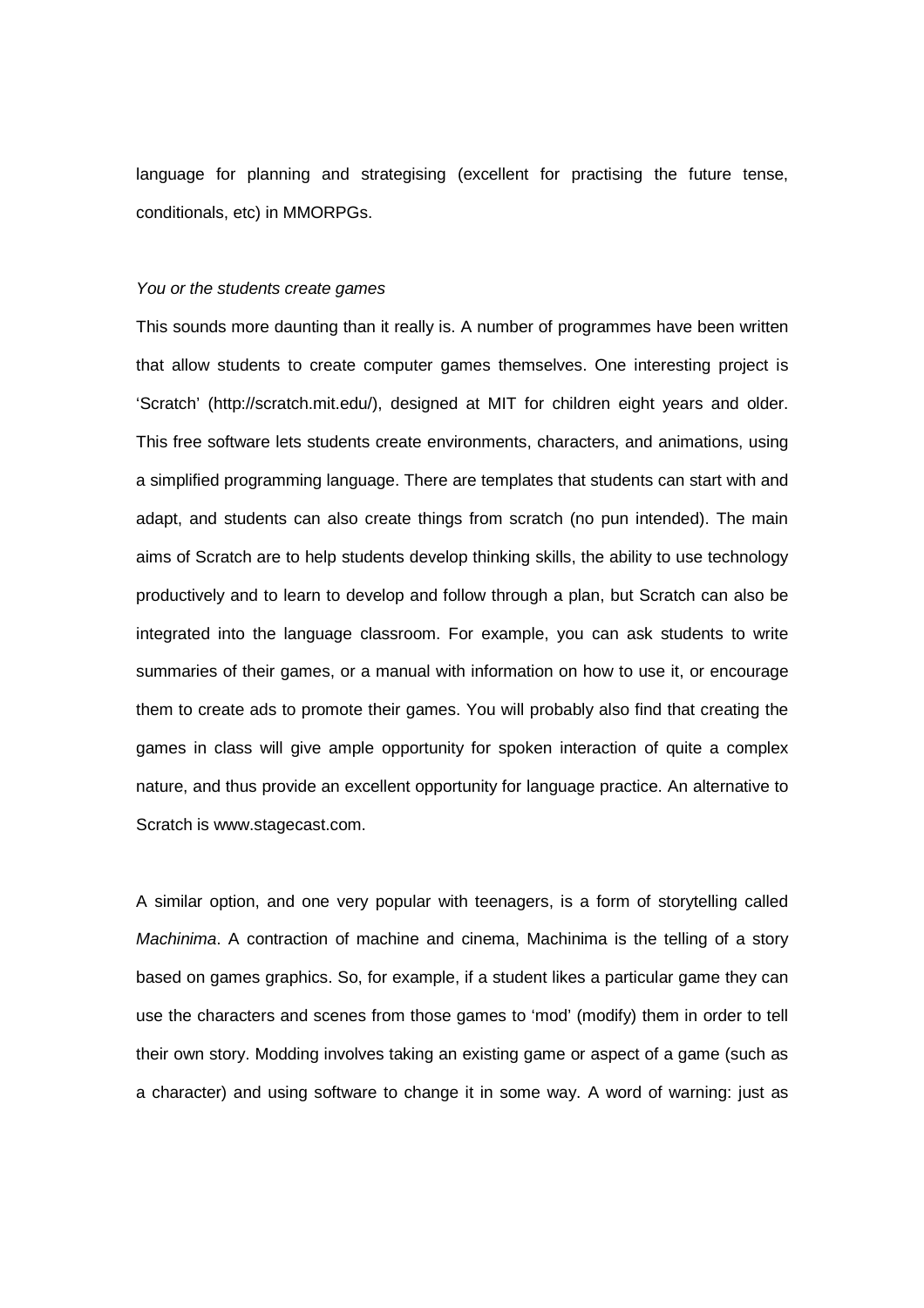some games can be violent so can the graphics students derive from those games be unsuitable for use in class. You will probably have to set some clear boundaries here.

A final suggestion is to use Gamics [\(www.gamics.com\)](www.gamics.com). A contraction of games and comics, Gamics are similar to Machinima, except they involve still images. Students use images from their favourite cartoons to create their own.

#### Final thoughts

There are a number of drawbacks to using computer games. One is that not everyone in class may be used to playing games and some students may not have access to computers or game consoles. Perhaps you can ask your system administrator to make one of the (free) online games mentioned above available on one or more of the workstations in your school (perhaps at restricted times).

Another potential pitfall is that playing games can be exciting but entertainment in itself does not necessarily lead to learning or to learning in the most effective way. You will have to set clear goals for yourself and articulate these to your learners so they know what is expected of them. Similarly, you will have to set rules for what games can be played and when. Some games may not be suitable for use in class. This will also be a concern for parents and administrators. Talk to them and explain what you aim to do and what the intended learning outcomes are. Explain how you will protect the students from inappropriate content.

A practical issue is the cost associated with computer games. Most schools now have computer facilities available for students so the main cost will be for software. Above I have tried to recommend several free programmes. Many students also have access to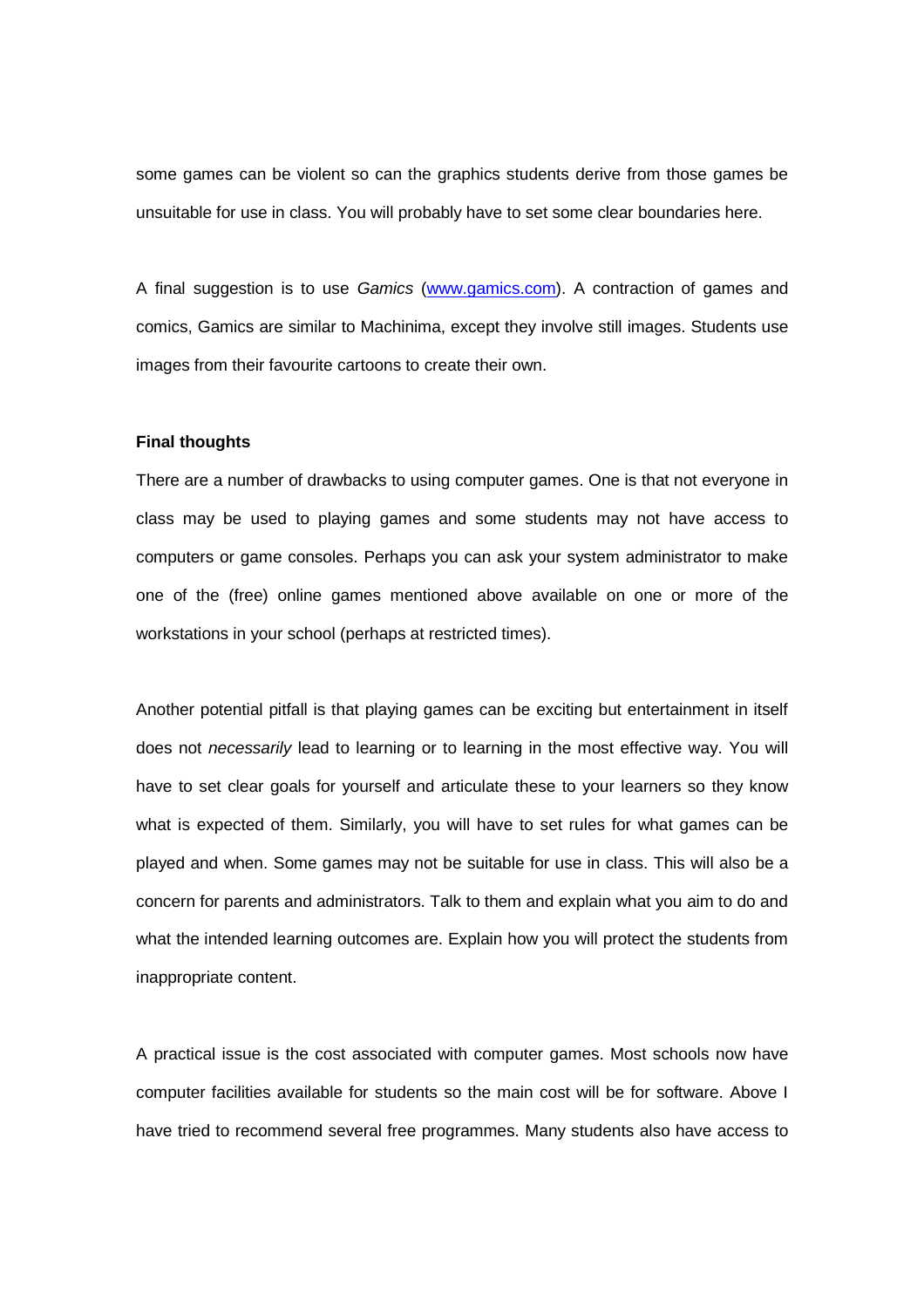computer games at home and you could ask them to use those (and perhaps to share them with students who do not), for example by bringing screenshots back to class (see second idea above). Of course, many of the ideas suggested here do not necessarily require the use of a computer. Various forms of role play and traditional games for example offer opportunities for practice similar to that of computer games. However, with the many free computer games available nowadays and the advantages they offer, it may be worthwhile to experiment.

At times exasperating, at times exhilarating, computer games are almost never boring. You are likely to see strong student involvement. Your challenge will be to channel that involvement in ways that actually benefit the development of writing skills. Oh, and to have as much fun in the process as possible. Game on!

# References

- Gee, J. P. 2003. What video games have to teach us about learning and literacy. Basingstoke: Palgrave Macmillan.
- Johnson, S. 2005. Everything bad is good for you: how today's popular culture is actually making us smarter. New York: Riverhead Books.

Prensky, M. 2001. Digital game-based learning. New York: McGraw-Hill.

Prenky, M. 2003. Keynote presentation delivered at the Distance Learning Conference, Madison. Available from <http://www.marcprensky.com/writing>